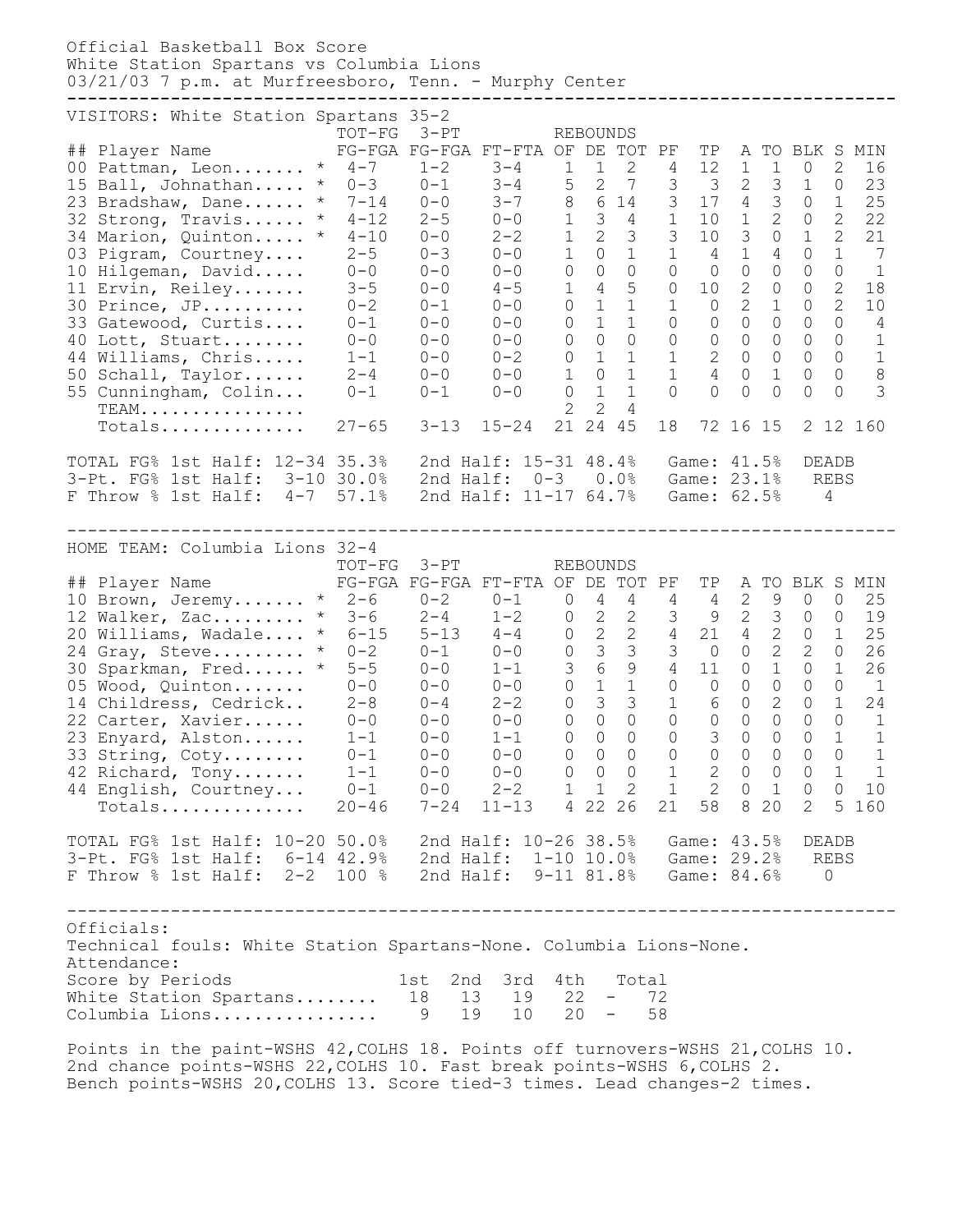Play-By-Play White Station Spartans vs Columbia Lions 03/21/03 7 p.m. at Murfreesboro, Tenn. - Murphy Center

1st PERIOD Play-by-Play (Page 1)

| roc finitol frag by frag (fago f)<br>HOME TEAM: Columbia Lions | TIME                    |            |     | SCORE MAR VISITORS: White Station Sparta                                                           |
|----------------------------------------------------------------|-------------------------|------------|-----|----------------------------------------------------------------------------------------------------|
|                                                                | 07:55<br>07:55<br>07:51 |            |     | MISSED LAYUP by Pattman, Leon<br>REBOUND (OFF) by Bradshaw, Dane<br>MISSED LAYUP by Bradshaw, Dane |
|                                                                | 07:51                   |            |     | REBOUND (OFF) by (TEAM)                                                                            |
|                                                                | 07:32                   | $0 - 3$    |     | V 3 GOOD! 3 PTR by Strong, Travis                                                                  |
|                                                                | 07:32                   |            |     | ASSIST by Bradshaw, Dane                                                                           |
| GOOD! 3 PTR by Williams, Wadale                                | 07:12                   | $3 - 3$    | T 1 |                                                                                                    |
| ASSIST by Walker, Zac                                          | 07:12                   |            |     |                                                                                                    |
|                                                                | 06:57                   | $3 - 6$    |     | V 3 GOOD! 3 PTR by Strong, Travis                                                                  |
|                                                                | 06:57                   |            |     | ASSIST by Ball, Johnathan                                                                          |
| GOOD! 3 PTR by Williams, Wadale                                | 06:36                   | $6 - 6$    | T 2 |                                                                                                    |
| ASSIST by Walker, Zac                                          | 06:36                   |            |     |                                                                                                    |
|                                                                | 06:07                   |            |     | MISSED 3 PTR by Strong, Travis                                                                     |
| REBOUND (DEF) by Sparkman, Fred                                | 06:07                   |            |     |                                                                                                    |
| MISSED 3 PTR by Walker, Zac                                    | 05:57                   |            |     |                                                                                                    |
|                                                                | 05:57                   |            |     | REBOUND (DEF) by Strong, Travis                                                                    |
|                                                                | 05:47                   | $6 - 9$    |     | V 3 GOOD! 3 PTR by Pattman, Leon                                                                   |
|                                                                | 05:47                   |            |     | ASSIST by Marion, Quinton                                                                          |
| MISSED 3 PTR by Williams, Wadale                               | 05:31                   |            |     |                                                                                                    |
|                                                                | 05:31                   |            |     | REBOUND (DEF) by Marion, Quinton                                                                   |
|                                                                | 05:01                   |            |     | MISSED 3 PTR by Strong, Travis                                                                     |
|                                                                | 05:01                   |            |     | REBOUND (OFF) by Ball, Johnathan                                                                   |
|                                                                | 04:53                   |            |     | 6-11 V 5 GOOD! LAYUP by Marion, Quinton                                                            |
| FOUL by Walker, Zac                                            | 04:43                   |            |     |                                                                                                    |
| TURNOVR by Walker, Zac                                         | 04:43                   |            |     |                                                                                                    |
| FOUL by Sparkman, Fred                                         | 04:27<br>04:27          |            |     | MISSED FT SHOT by Bradshaw, Dane                                                                   |
|                                                                | 04:27                   |            |     | REBOUND (OFF) by (DEADBALL)                                                                        |
|                                                                | 04:27                   |            |     | 6-12 V 6 GOOD! FT SHOT by Bradshaw, Dane                                                           |
| GOOD! 3 PTR by Walker, Zac                                     | 04:02                   | $9-12$ V 3 |     |                                                                                                    |
| ASSIST by Williams, Wadale                                     | 04:02                   |            |     |                                                                                                    |
| FOUL by Williams, Wadale                                       | 03:51                   |            |     |                                                                                                    |
| FOUL by Williams, Wadale                                       | 03:32                   |            |     |                                                                                                    |
|                                                                | 03:29                   |            |     | MISSED JUMPER by Pattman, Leon                                                                     |
| REBOUND (DEF) by Childress, Cedrick 03:29                      |                         |            |     |                                                                                                    |
| TURNOVR by Brown, Jeremy                                       | 03:05                   |            |     |                                                                                                    |
|                                                                | 03:04                   |            |     | STEAL by Pigram, Courtney                                                                          |
|                                                                | 02:57                   |            |     | MISSED 3 PTR by Cunningham, Colin                                                                  |
|                                                                | 02:57                   |            |     | REBOUND (OFF) by Schall, Taylor                                                                    |
|                                                                | 02:54                   |            |     | MISSED JUMPER by Schall, Taylor                                                                    |
| REBOUND (DEF) by Childress, Cedrick                            | 02:54                   |            |     |                                                                                                    |
| MISSED 3 PTR by Walker, Zac                                    | 02:41                   |            |     |                                                                                                    |
|                                                                | 02:41                   |            |     | REBOUND (DEF) by Cunningham, Colin                                                                 |
|                                                                | 02:19                   |            |     | MISSED JUMPER by Prince, JP                                                                        |
| REBOUND (DEF) by Sparkman, Fred                                | 02:19                   |            |     |                                                                                                    |
| MISSED 3 PTR by Brown, Jeremy                                  | 01:54                   |            |     |                                                                                                    |
|                                                                | 01:54                   |            |     | REBOUND (DEF) by Prince, JP                                                                        |
|                                                                | 01:49                   |            |     | 9-14 V 5 GOOD! JUMPER by Schall, Taylor                                                            |
|                                                                | 01:49                   |            |     | ASSIST by Prince, JP                                                                               |
| TURNOVR by Sparkman, Fred                                      | 01:39                   |            |     |                                                                                                    |
|                                                                | 01:27                   |            |     | MISSED 3 PTR by Pigram, Courtney                                                                   |
| REBOUND (DEF) by Walker, Zac                                   | 01:27                   |            |     |                                                                                                    |
| MISSED LAYUP by Childress, Cedrick                             | 01:21<br>01:21          |            |     |                                                                                                    |
|                                                                | 01:13                   |            |     | REBOUND (DEF) by Gatewood, Curtis                                                                  |
| REBOUND (DEF) by Sparkman, Fred                                | 01:13                   |            |     | MISSED 3 PTR by Prince, JP                                                                         |
| TURNOVR by Brown, Jeremy                                       | 00:51                   |            |     |                                                                                                    |
|                                                                | 00:39                   |            |     | 9-16 V 7 GOOD! JUMPER by Schall, Taylor                                                            |
|                                                                | 00:39                   |            |     | ASSIST by Pigram, Courtney                                                                         |
|                                                                | 00:14                   |            |     | MISSED JUMPER by Gatewood, Curtis                                                                  |
|                                                                | 00:14                   |            |     | REBOUND (OFF) by Pigram, Courtney                                                                  |
|                                                                |                         |            |     |                                                                                                    |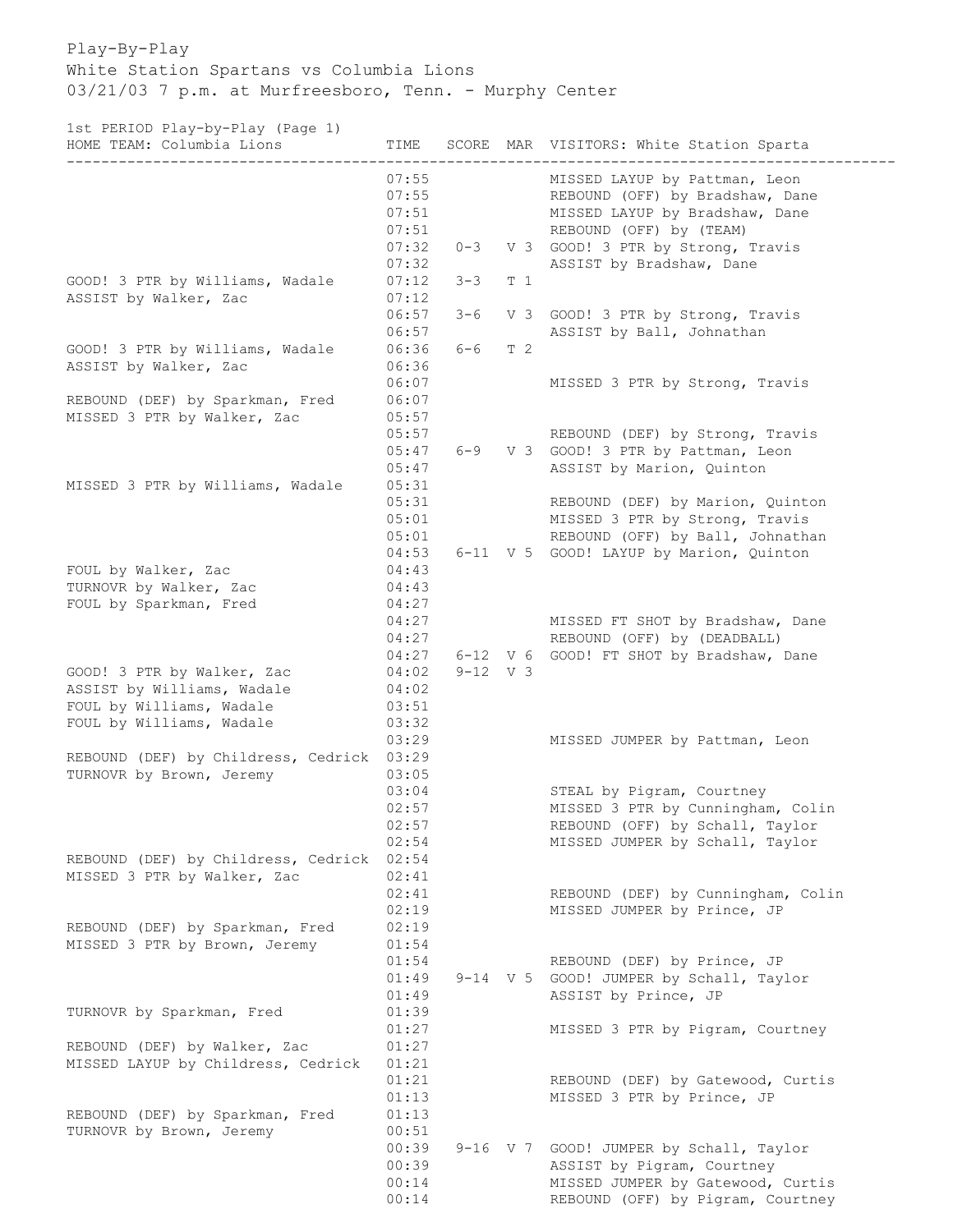| FOUL by Brown, Jeremy                                                               | 00:07                                     |                     |                                                                                                                                                                                                                   |
|-------------------------------------------------------------------------------------|-------------------------------------------|---------------------|-------------------------------------------------------------------------------------------------------------------------------------------------------------------------------------------------------------------|
| REBOUND (DEF) by Brown, Jeremy 00:02                                                | 00:02                                     |                     | MISSED LAYUP by Ervin, Reiley                                                                                                                                                                                     |
|                                                                                     |                                           |                     | White Station Spartans 18, Columbia Lions 9                                                                                                                                                                       |
| White Station Sparta $4$ 5 7 0 6 0                                                  |                                           |                     | 1st period-only InPaint Pts-T/O 2nd-Chc FastBrk BnchPts Ties Leads<br>$\mathbf{0}$                                                                                                                                |
| Columbia Lions 0 0 0 0 0 0 2 0                                                      |                                           |                     |                                                                                                                                                                                                                   |
| 2nd PERIOD Play-by-Play (Page 1)<br>HOME TEAM: Columbia Lions<br>------------------ |                                           |                     | TIME SCORE MAR VISITORS: White Station Sparta                                                                                                                                                                     |
| GOOD! JUMPER by Williams, Wadale 07:47 11-18 V 7                                    | 07:31                                     |                     | TURNOVR by Pattman, Leon                                                                                                                                                                                          |
| GOOD! 3 PTR by Walker, Zac<br>ASSIST by Williams, Wadale                            | $07:21$ $14-18$ V 4<br>07:21<br>07:06     |                     | MISSED JUMPER by Strong, Travis                                                                                                                                                                                   |
| TURNOVR by English, Courtney                                                        | 06:52<br>06:51                            |                     | 07:06 REBOUND (OFF) by Bradshaw, Dane<br>07:01 14-20 V 6 GOOD! TIP-IN by Bradshaw, Dane<br>STEAL by Bradshaw, Dane                                                                                                |
|                                                                                     | 06:46<br>06:46<br>06:37                   |                     | MISSED LAYUP by Bradshaw, Dane<br>REBOUND (OFF) by Bradshaw, Dane<br>06:43 14-22 V 8 GOOD! LAYUP by Bradshaw, Dane<br>FOUL by Bradshaw, Dane                                                                      |
| TURNOVR by Walker, Zac                                                              | 06:17<br>06:16<br>06:14                   |                     | STEAL by Marion, Quinton<br>06:14 14-24 V 10 GOOD! LAYUP by Bradshaw, Dane<br>ASSIST by Marion, Quinton                                                                                                           |
| MISSED LAYUP by Gray, Steve<br>REBOUND (OFF) by Sparkman, Fred                      | 06:08<br>06:08<br>06:07                   |                     | FOUL by Marion, Quinton                                                                                                                                                                                           |
| GOOD! 3 PTR by Williams, Wadale<br>ASSIST by Brown, Jeremy<br>FOUL by Brown, Jeremy | 06:01 17-24 V 7<br>06:01<br>05:42         |                     |                                                                                                                                                                                                                   |
| REBOUND (DEF) by Brown, Jeremy<br>TURNOVR by Brown, Jeremy                          | 05:33<br>05:33<br>05:30<br>05:24          |                     | MISSED JUMPER by Bradshaw, Dane<br>MISSED JUMPER by Strong, Travis                                                                                                                                                |
| REBOUND (DEF) by Sparkman, Fred                                                     | 05:24<br>05:21                            |                     | FOUL by Pattman, Leon                                                                                                                                                                                             |
| TURNOVR by Brown, Jeremy<br>GOOD! 3 PTR by Williams, Wadale                         | 05:12<br>05:07                            | $05:00$ $20-24$ V 4 | TURNOVR by Ball, Johnathan                                                                                                                                                                                        |
|                                                                                     | 04:52<br>04:49<br>04:42                   |                     | FOUL by Ball, Johnathan<br>TURNOVR by Ball, Johnathan<br>TIMEOUT 30sec                                                                                                                                            |
| GOOD! JUMPER by Walker, Zac<br>FOUL by Walker, Zac                                  | 04:27<br>04:12<br>04:12                   | 22-24 V 2           | 22-25 V 3 GOOD! FT SHOT by Pattman, Leon                                                                                                                                                                          |
|                                                                                     | 04:12<br>04:12<br>03:46<br>03:46<br>03:41 |                     | MISSED FT SHOT by Pattman, Leon<br>REBOUND (OFF) by Strong, Travis<br>MISSED JUMPER by Strong, Travis<br>REBOUND (OFF) by Pattman, Leon<br>03:42 22-27 V 5 GOOD! JUMPER by Pattman, Leon<br>FOUL by Pattman, Leon |
| MISSED 3 PTR by Childress, Cedrick                                                  | 03:35<br>03:35<br>03:26                   |                     | REBOUND (DEF) by Strong, Travis<br>MISSED JUMPER by Marion, Quinton                                                                                                                                               |
| BLOCK by Gray, Steve                                                                | 03:26<br>03:25                            |                     | REBOUND (OFF) by (TEAM)                                                                                                                                                                                           |
| FOUL by Walker, Zac                                                                 | 03:11<br>03:11<br>03:11<br>03:11          | $22 - 29$ V 7       | 22-28 V 6 GOOD! FT SHOT by Ervin, Reiley<br>GOOD! FT SHOT by Ervin, Reiley<br>MISSED FT SHOT by Ervin, Reiley                                                                                                     |
| REBOUND (DEF) by Childress, Cedrick 03:11<br>GOOD! LAYUP by Sparkman, Fred          |                                           | 03:02 24-29 V 5     |                                                                                                                                                                                                                   |

00:07 9-18 V 9 GOOD! JUMPER by Pigram, Courtney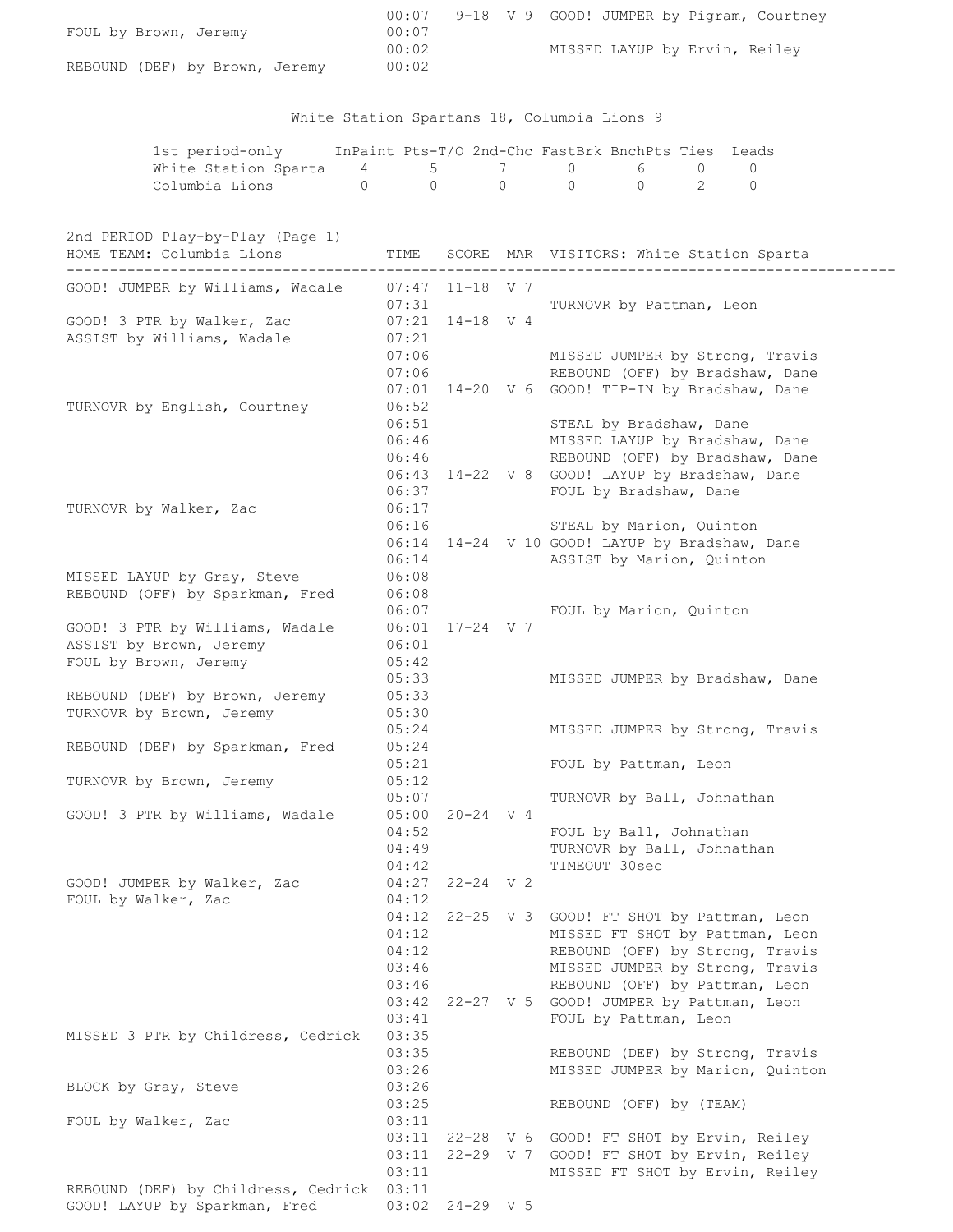| ASSIST by Williams, Wadale         | 03:02<br>02:53<br>02:53 |                   | FOUL by Schall, Taylor<br>TURNOVR by Schall, Taylor |
|------------------------------------|-------------------------|-------------------|-----------------------------------------------------|
| TURNOVR by Childress, Cedrick      | 02:41                   |                   |                                                     |
|                                    | 02:40                   |                   | STEAL by Prince, JP                                 |
|                                    |                         |                   | 02:36 24-31 V 7 GOOD! LAYUP by Pigram, Courtney     |
|                                    | 02:36                   |                   | ASSIST by Prince, JP                                |
| MISSED 3 PTR by Williams, Wadale   | 02:19                   |                   |                                                     |
|                                    | 02:19                   |                   | REBOUND (DEF) by (TEAM)                             |
|                                    | 01:57                   |                   | TURNOVR by Pigram, Courtney                         |
| MISSED 3 PTR by Williams, Wadale   | 01:41                   |                   |                                                     |
|                                    | 01:41                   |                   | REBOUND (DEF) by Ervin, Reiley                      |
|                                    | 01:34                   |                   | MISSED 3 PTR by Pigram, Courtney                    |
| REBOUND (DEF) by Sparkman, Fred    | 01:34                   |                   |                                                     |
|                                    | 01:14                   |                   | FOUL by Pigram, Courtney                            |
| GOOD! FT SHOT by Williams, Wadale  |                         | $01:14$ 25-31 V 6 |                                                     |
| GOOD! FT SHOT by Williams, Wadale  | 01:14                   | $26 - 31$ V 5     |                                                     |
| TIMEOUT 30sec                      | 01:14                   |                   |                                                     |
|                                    | 00:54                   |                   | MISSED 3 PTR by Pigram, Courtney                    |
|                                    | 00:54                   |                   | REBOUND (OFF) by Ervin, Reiley                      |
|                                    | 00:50                   |                   | MISSED JUMPER by Ervin, Reiley                      |
| REBOUND (DEF) by Brown, Jeremy     | 00:50                   |                   |                                                     |
| GOOD! LAYUP by Childress, Cedrick  | 00:43                   | $28 - 31$ V 3     |                                                     |
|                                    | 00:34                   |                   | TURNOVR by Pigram, Courtney                         |
| TURNOVR by Brown, Jeremy           | 00:11                   |                   |                                                     |
|                                    | 00:09                   |                   | STEAL by Prince, JP                                 |
|                                    | 00:08                   |                   | TURNOVR by Prince, JP                               |
| STEAL by Childress, Cedrick        | 00:08                   |                   |                                                     |
| MISSED 3 PTR by Childress, Cedrick | 00:07                   |                   |                                                     |
|                                    | 00:07                   |                   | REBOUND (DEF) by Marion, Quinton                    |
|                                    | 00:01                   |                   | MISSED LAYUP by Marion, Quinton                     |
| BLOCK by Gray, Steve               | 00:01                   |                   |                                                     |
|                                    | 00:01                   |                   | REBOUND (OFF) by Ball, Johnathan                    |
|                                    |                         |                   | White Station Spartans 31, Columbia Lions 28        |

| 2nd period-only                     |   | InPaint Pts-T/O 2nd-Chc FastBrk BnchPts Ties Leads |                             |         |  |
|-------------------------------------|---|----------------------------------------------------|-----------------------------|---------|--|
| White Station Sparta 10 6 8 4 4 0 0 |   |                                                    |                             |         |  |
| Columbia Lions                      | 4 |                                                    | $\mathcal{B}$ $\mathcal{B}$ | 2 2 0 0 |  |

|                         |                                                                        |                | TIME SCORE MAR VISITORS: White Station Sparta                                                         |
|-------------------------|------------------------------------------------------------------------|----------------|-------------------------------------------------------------------------------------------------------|
| 07:17                   |                                                                        |                | 07:47 28-33 V 5 GOOD! LAYUP by Bradshaw, Dane                                                         |
| 06:52                   |                                                                        |                | MISSED JUMPER by Schall, Taylor                                                                       |
| 06:49                   |                                                                        |                | FOUL by Prince, JP                                                                                    |
| 06:32                   |                                                                        |                | TURNOVR by Strong, Travis                                                                             |
| 06:03<br>06:02          |                                                                        |                | STEAL by Pattman, Leon                                                                                |
| 06:00<br>05:59          |                                                                        |                | TURNOVR by Bradshaw, Dane                                                                             |
| 05:40                   |                                                                        |                | REBOUND (DEF) by Bradshaw, Dane                                                                       |
| 05:32<br>05:32          |                                                                        |                | 32-34 V 2 GOOD! FT SHOT by Pattman, Leon<br>32-35 V 3 GOOD! FT SHOT by Pattman, Leon                  |
| 05:22<br>05:22          |                                                                        |                | FOUL by Pattman, Leon                                                                                 |
| 05:22<br>05:16<br>05:11 |                                                                        |                | REBOUND (DEF) by Bradshaw, Dane<br>MISSED LAYUP by Marion, Quinton<br>REBOUND (OFF) by Bradshaw, Dane |
|                         | HOME TEAM: Columbia Lions<br>06:54<br>06:52<br>06:17<br>05:40<br>05:32 | 05:22<br>05:16 | $07:17$ 30-33 V 3<br>$06:32$ $32-33$ V 1<br>$34 - 35$ V 1                                             |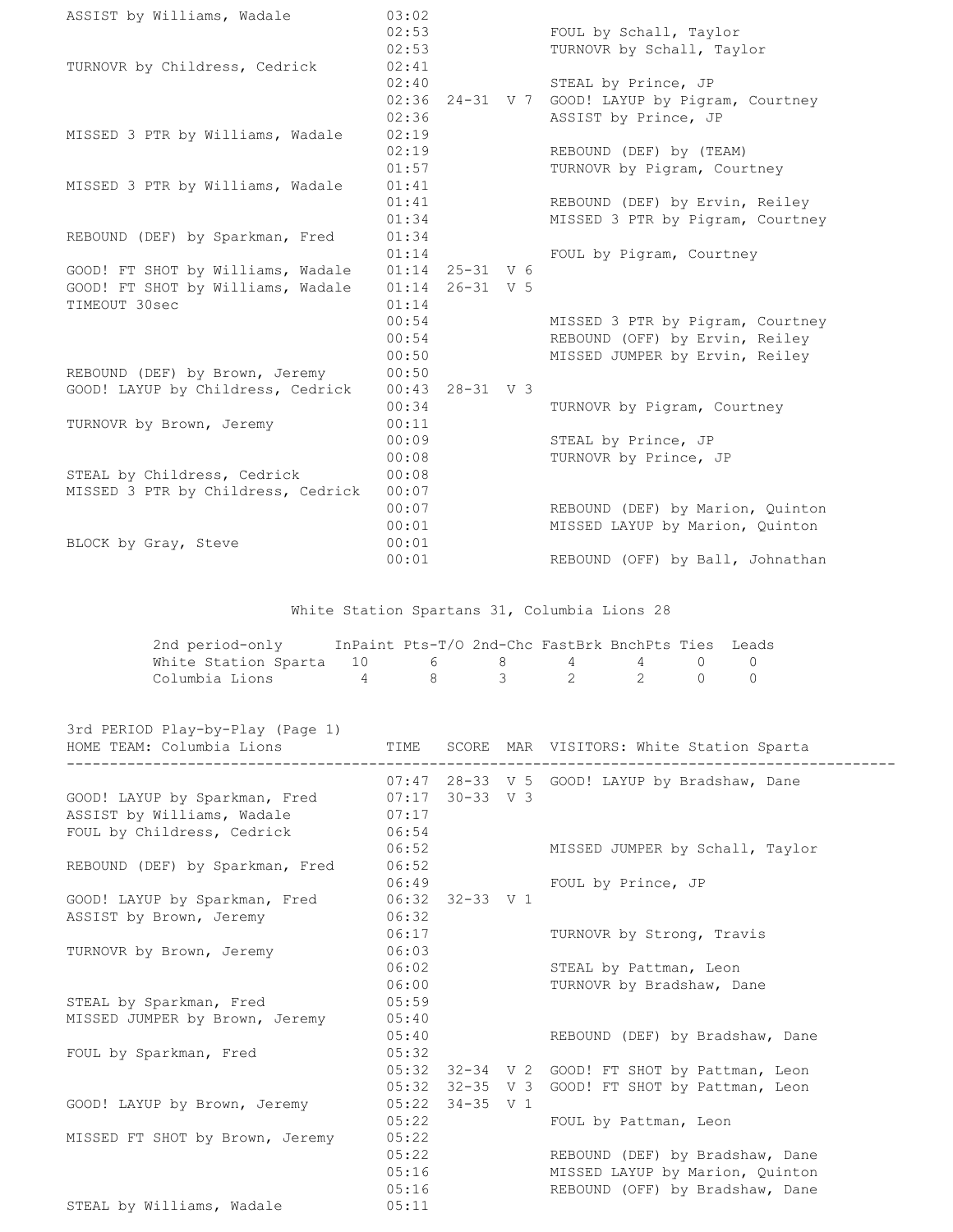05:08 FOUL by Ball, Johnathan GOOD! FT SHOT by Williams, Wadale 05:08 35-35 T 3<br>GOOD! FT SHOT by Williams, Wadale 05:08 36-35 H 1 GOOD! FT SHOT by Williams, Wadale 05:08 TIMEOUT 30sec 05:12 TURNOVR by Bradshaw, Dane 04:58 36-37 V 1 GOOD! LAYUP by Marion, Quinton 04:58 ASSIST by Bradshaw, Dane MISSED 3 PTR by Gray, Steve 04:34 04:34 REBOUND (DEF) by Ervin, Reiley 04:21 36-39 V 3 GOOD! JUMPER by Ervin, Reiley TURNOVR by Brown, Jeremy 03:51 03:50 STEAL by Ervin, Reiley 03:49 36-41 V 5 GOOD! DUNK by Strong, Travis TURNOVR by Brown, Jeremy 03:34 03:33 STEAL by Marion, Quinton 03:31 36-43 V 7 GOOD! LAYUP by Marion, Quinton TIMEOUT 30sec 03:22 TURNOVR by Williams, Wadale 03:06 02:57 MISSED LAYUP by Strong, Travis REBOUND (DEF) by Gray, Steve 02:57 MISSED JUMPER by Williams, Wadale 02:41 02:41 REBOUND (DEF) by Bradshaw, Dane 02:33 MISSED LAYUP by Marion, Quinton 02:33 REBOUND (OFF) by Bradshaw, Dane 02:21 36-45 V 9 GOOD! TIP-IN by Bradshaw, Dane MISSED 3 PTR by Williams, Wadale 02:13 02:13 REBOUND (DEF) by Bradshaw, Dane 02:11 TURNOVR by Bradshaw, Dane FOUL by Gray, Steve 02:11 TURNOVR by Gray, Steve 02:11 02:03 MISSED LAYUP by Bradshaw, Dane REBOUND (DEF) by Gray, Steve 02:03 02:02 FOUL by Bradshaw, Dane TURNOVR by Brown, Jeremy 01:57 01:57 STEAL by Ervin, Reiley 01:51 36-47 V 11 GOOD! LAYUP by Bradshaw, Dane 01:51 ASSIST by Ervin, Reiley MISSED LAYUP by English, Courtney 01:26 01:26 BLOCK by Ball, Johnathan 01:25 REBOUND (DEF) by Bradshaw, Dane 01:20 MISSED JUMPER by Marion, Quinton 01:20 REBOUND (OFF) by Bradshaw, Dane 01:19 36-49 V 13 GOOD! JUMPER by Bradshaw, Dane FOUL by Brown, Jeremy 01:19 01:19 36-50 V 14 GOOD! FT SHOT by Bradshaw, Dane MISSED JUMPER by Walker, Zac 01:10 01:10 REBOUND (DEF) by Ervin, Reiley 01:03 MISSED LAYUP by Bradshaw, Dane REBOUND (DEF) by Williams, Wadale 01:03 01:01 FOUL by Ball, Johnathan GOOD! JUMPER by Childress, Cedrick 00:47 38-50 V 12 00:10 TURNOVR by Ball, Johnathan MISSED 3 PTR by Williams, Wadale 00:06 00:06 REBOUND (DEF) by (TEAM)

## White Station Spartans 50, Columbia Lions 38

| 3rd period-only                       |  | InPaint Pts-T/O 2nd-Chc FastBrk BnchPts Ties Leads |  |  |
|---------------------------------------|--|----------------------------------------------------|--|--|
| White Station Sparta $14$ 6 5 2 2 0 1 |  |                                                    |  |  |
| Columbia Lions                        |  | 0 0 0 2 1 1                                        |  |  |

4th PERIOD Play-by-Play (Page 1)

| HOME TEAM: Columbia Lions                                     | TIME                                      |  | SCORE MAR VISITORS: White Station Sparta                                                              |
|---------------------------------------------------------------|-------------------------------------------|--|-------------------------------------------------------------------------------------------------------|
| REBOUND (DEF) by Williams, Wadale<br>FOUL by Williams, Wadale | 07:35<br>07:35<br>07:31<br>07:31<br>07:28 |  | MISSED 3 PTR by Strong, Travis<br>REBOUND (OFF) by Marion, Quinton<br>MISSED LAYUP by Marion, Quinton |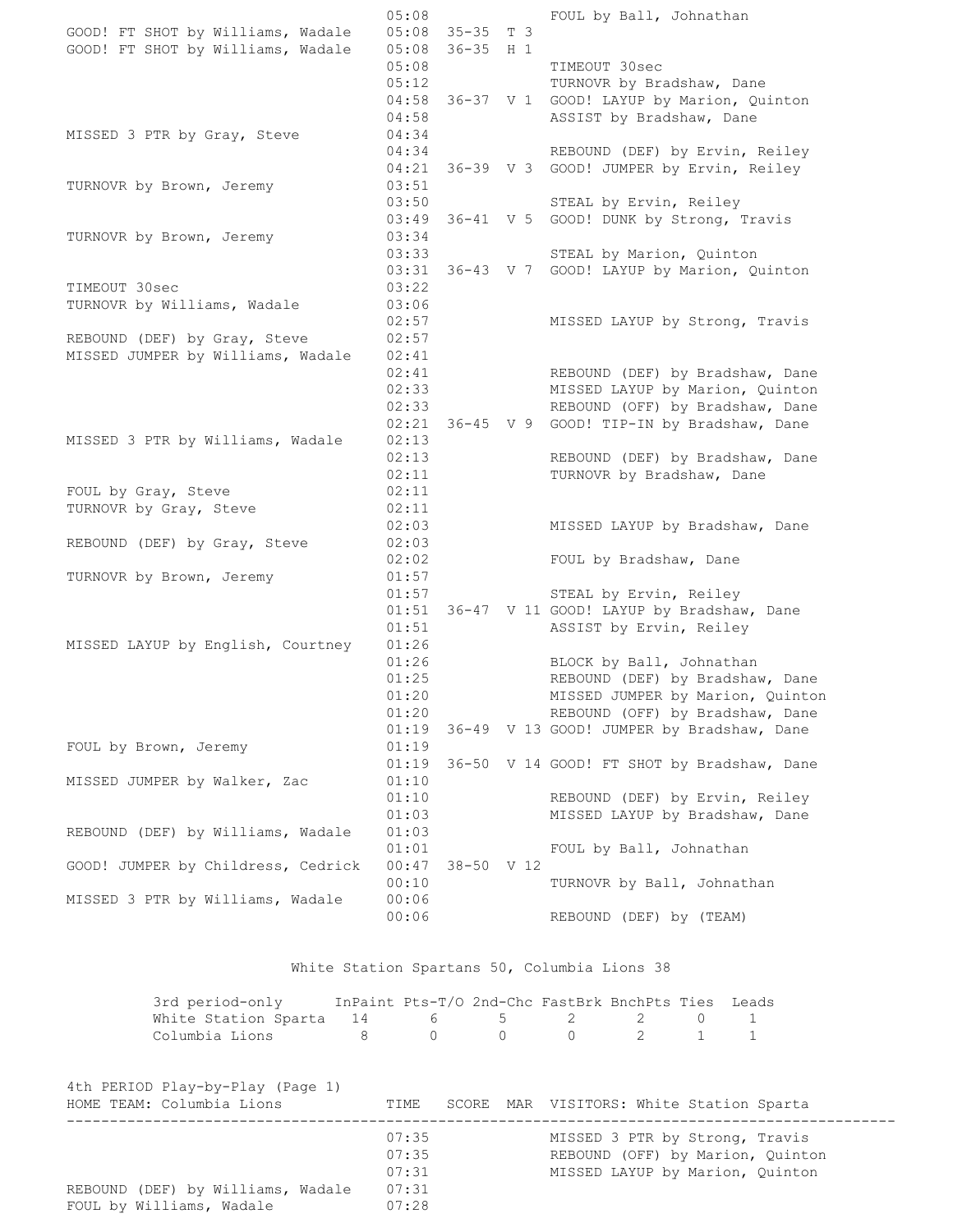TURNOVR by Williams, Wadale 07:28 FOUL by Sparkman, Fred 07:24 07:09 MISSED 3 PTR by Pattman, Leon REBOUND (DEF) by English, Courtney 07:09 07:09 FOUL by Strong, Travis MISSED 3 PTR by Childress, Cedrick 06:53 06:53 REBOUND (DEF) by Ervin, Reiley 06:38 MISSED 3 PTR by Ball, Johnathan REBOUND (DEF) by Walker, Zac 06:38 06:36 FOUL by Marion, Quinton GOOD! FT SHOT by Walker, Zac MISSED FT SHOT by Walker, Zac 06:36 REBOUND (DEF) by Pattman, Leon 06:34 MISSED JUMPER by Strong, Travis REBOUND (DEF) by Gray, Steve 06:34 TURNOVR by Gray, Steve 06:30 06:29 STEAL by Strong, Travis 06:25 39-52 V 13 GOOD! LAYUP by Pattman, Leon 06:25 ASSIST by Ervin, Reiley TURNOVR by Walker, Zac 06:13 06:13 STEAL by Strong, Travis 06:13 TURNOVR by Strong, Travis MISSED 3 PTR by Williams, Wadale 05:57 05:57 REBOUND (DEF) by Strong, Travis 05:45 39-54 V 15 GOOD! LAYUP by Pattman, Leon 05:45 ASSIST by Ball, Johnathan MISSED JUMPER by Brown, Jeremy 05:33 05:26 REBOUND (DEF) by Ball, Johnathan 05:25 39-56 V 17 GOOD! LAYUP by Ervin, Reiley 05:25 ASSIST by Strong, Travis TIMEOUT TEAM 05:24 05:12 FOUL by Pattman, Leon GOOD! FT SHOT by Childress, Cedrick 05:11 40-56 V 16 GOOD! FT SHOT by Childress, Cedrick 05:11 41-56 V 15 04:39 MISSED LAYUP by Bradshaw, Dane 04:39 REBOUND (OFF) by Bradshaw, Dane FOUL by Gray, Steve 04:37 04:37 MISSED FT SHOT by Bradshaw, Dane 04:37 REBOUND (OFF) by (DEADBALL) 04:37 MISSED FT SHOT by Bradshaw, Dane 04:37 REBOUND (OFF) by Ball, Johnathan 04:37 MISSED LAYUP by Ball, Johnathan 04:37 REBOUND (OFF) by Ball, Johnathan 04:37 MISSED LAYUP by Ball, Johnathan 04:37 REBOUND (OFF) by Bradshaw, Dane 04:34 MISSED JUMPER by Bradshaw, Dane 04:34 REBOUND (OFF) by Ball, Johnathan FOUL by Gray, Steve 04:15 04:15 41-57 V 16 GOOD! FT SHOT by Ball, Johnathan 04:15 41-58 V 17 GOOD! FT SHOT by Ball, Johnathan MISSED JUMPER by Childress, Cedrick 04:00 04:00 BLOCK by Marion, Quinton 03:59 REBOUND (DEF) by Ball, Johnathan 03:50 41-60 V 19 GOOD! LAYUP by Strong, Travis 03:50 ASSIST by Marion, Quinton GOOD! 3 PTR by Williams, Wadale 03:40 44-60 V 16 FOUL by Williams, Wadale 03:08 03:08 44-61 V 17 GOOD! FT SHOT by Marion, Quinton 03:08 44-62 V 18 GOOD! FT SHOT by Marion, Quinton MISSED 3 PTR by Childress, Cedrick 02:53 REBOUND (OFF) by English, Courtney 02:53 02:46 FOUL by Bradshaw, Dane GOOD! FT SHOT by English, Courtney 02:46 45-62 V 17 GOOD! FT SHOT by English, Courtney 02:46 46-62 V 16 02:32 46-64 V 18 GOOD! LAYUP by Marion, Quinton 02:32 ASSIST by Bradshaw, Dane MISSED 3 PTR by Williams, Wadale 02:24 REBOUND (OFF) by Sparkman, Fred 02:24 GOOD! LAYUP by Sparkman, Fred 02:22 48-64 V 16 FOUL by English, Courtney 02:05 02:05 48-65 V 17 GOOD! FT SHOT by Ball, Johnathan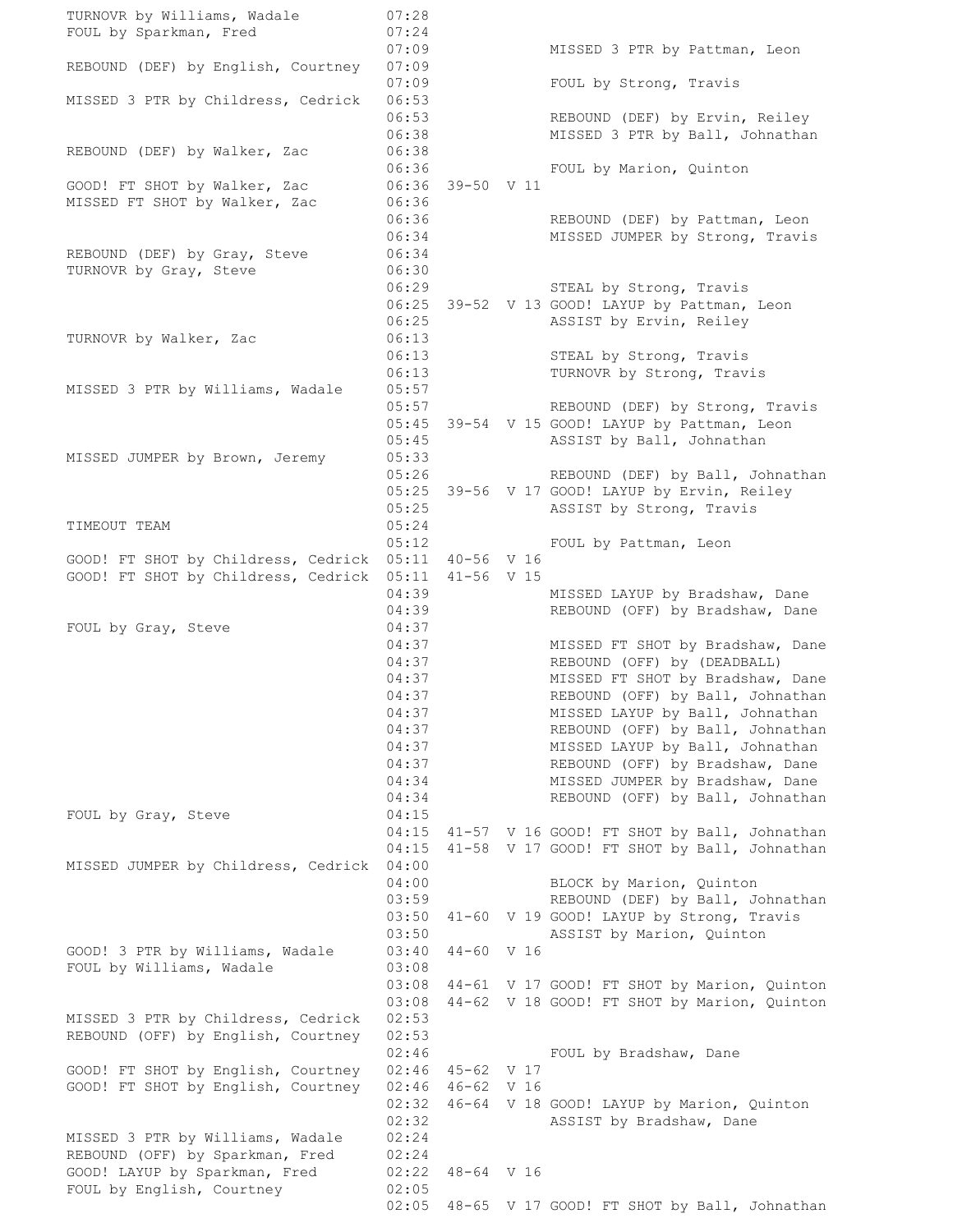02:05 MISSED FT SHOT by Ball, Johnathan REBOUND (DEF) by Brown, Jeremy 02:05 GOOD! JUMPER by Brown, Jeremy 01:53 50-65 V 15 FOUL by Brown, Jeremy 01:42 01:42 50-66 V 16 GOOD! FT SHOT by Ervin, Reiley 01:42 50-67 V 17 GOOD! FT SHOT by Ervin, Reiley MISSED 3 PTR by Williams, Wadale 01:32 REBOUND (OFF) by Sparkman, Fred 01:32 GOOD! LAYUP by Sparkman, Fred 01:31 52-67 V 15 01:31 FOUL by Marion, Quinton GOOD! FT SHOT by Sparkman, Fred 01:31 53-67 V 14 01:12 53-69 V 16 GOOD! LAYUP by Williams, Chris 01:12 ASSIST by Bradshaw, Dane TURNOVR by Childress, Cedrick 01:00 00:59 STEAL by Pattman, Leon 00:56 53-71 V 18 GOOD! LAYUP by Ervin, Reiley 00:56 ASSIST by Pattman, Leon MISSED 3 PTR by Brown, Jeremy 00:43 00:43 REBOUND (DEF) by Bradshaw, Dane FOUL by Sparkman, Fred 00:41 00:41 MISSED FT SHOT by Bradshaw, Dane 00:41 REBOUND (OFF) by (DEADBALL) 00:41 53-72 V 19 GOOD! FT SHOT by Bradshaw, Dane MISSED JUMPER by String, Coty 00:33 00:33 REBOUND (DEF) by Williams, Chris FOUL by Richard, Tony 00:31 00:31 MISSED FT SHOT by Williams, Chris 00:31 REBOUND (OFF) by (DEADBALL) 00:31 MISSED FT SHOT by Williams, Chris REBOUND (DEF) by Wood, Quinton 00:31 GOOD! LAYUP by Enyard, Alston 00:21 55-72 V 17 00:21 FOUL by Williams, Chris GOOD! FT SHOT by Enyard, Alston 00:21 56-72 V 16 00:12 TURNOVR by Pigram, Courtney STEAL by Enyard, Alston 00:11 GOOD! JUMPER by Richard, Tony 00:04 58-72 V 14 00:00 TURNOVR by Pigram, Courtney STEAL by Richard, Tony 00:00

White Station Spartans 72, Columbia Lions 58

| 4th period-only                     | InPaint Pts-T/O 2nd-Chc FastBrk BnchPts Ties Leads |  |  |  |
|-------------------------------------|----------------------------------------------------|--|--|--|
| White Station Sparta 14 a 2 d 8 0 0 |                                                    |  |  |  |
|                                     |                                                    |  |  |  |